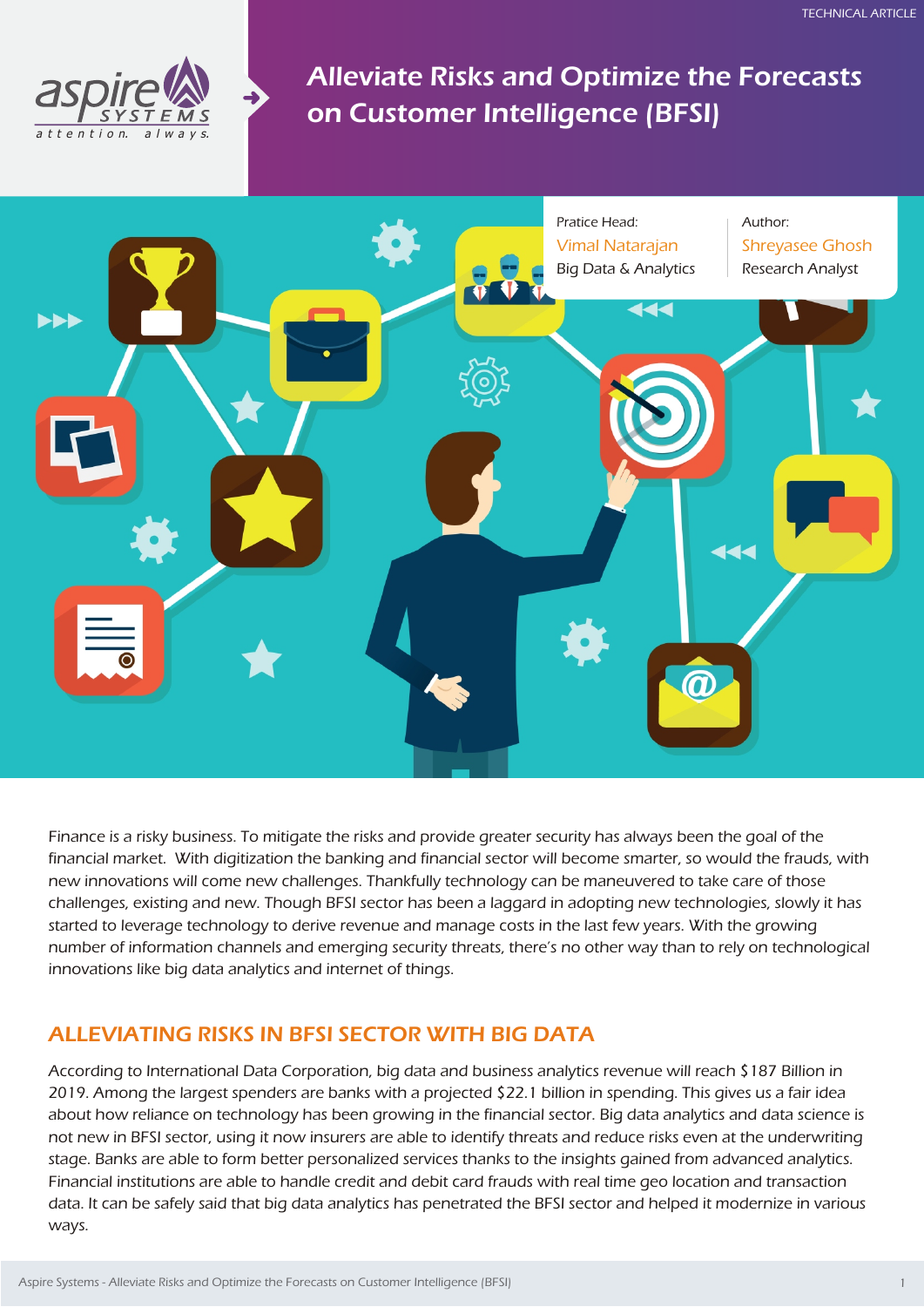# DECREASING RISK APPETITE WITH INSIGHTS INTO CUSTOMER DATA

Banks and financial institutions need deeper insights into their customers' lives, to make sure that they provide the right services at lower risks. It is of utmost importance that falsified information does not get past the radar while they are dealing with a customer, whether long standing or new. Has the customer changed their address and not notified the bank? Have they made false insurance claims in the past? Are they in a stable job? Also, does their lifestyle match what they are asking for? For instance, a person who does not own his own house is asking for a home insurance. Data analytics digs deeper into the claims and information provided not only to bring out patterns from seemingly unrelated data but also to help the service providers to stay one step ahead of their customers' needs. Like if the customer's social profile says he/she got engaged the bank can offer them a personal loan.

Using big data analytics to customer data the BFSI sector can attain reliable forecasts about these areas:

### FRAUD FORECAST

Loans, credit cards, online transactions have become lightning fast and hassle free. Forecasting has to be up to date with that speed with effective security in place. Money laundering, identity theft, false claims, credit and debit card frauds are some of the biggest security challenges the banking and financial services sector faces. Hackers and cyber criminals are getter better with technologies and the BFSI industry needs to think ahead of them to protect their interests. Using big data analytics and data science it is possible to analyze and forecast market based fraudulent activities and trends. If in an area credit card theft or misuse increases during a particular time of the year, it is easier to find out by relating accumulated data with analytics. Depending on the data, the card provider can take precaution and alert the customers as well.

Fraud forecast also involves what Gartner terms as continuous behavioral authentication which will help the financial service providers to keep track of changing behavior of customers. This will help forecast imminent threats from customers, if any.

Zions bank is one of the leaders in using big data analytics in fraud detection.

### MARKETING FORECAST

Big data analytics doesn't only calculate risks and devise abstract results, modern technology has enabled visualization tools which help decision makers understand scenarios better and take steps accordingly. With such help from data it is easier and more reliable to forecast what kind of marketing will bring in the customers every quarter. Are customers looking for personal loans because it is the holiday season and people are travelling? Or is it the hiring season when corporate offices will open a number of accounts in their banks. Financial firms and banks can ready their marketing strategies way ahead of the need of the market, giving them better opportunities to increase revenues.

### INDIVIDUALIZED CUSTOMER FORECAST

With customer data analytics and forecast predicting what every individual customer may need has become possible. Enabling focused marketing it gives financial firms the opportunity to make customers feel recognized rather than generalized, in turn strengthening the brand image. Keeping track of customers' social media activity, life events and investments helps form timely,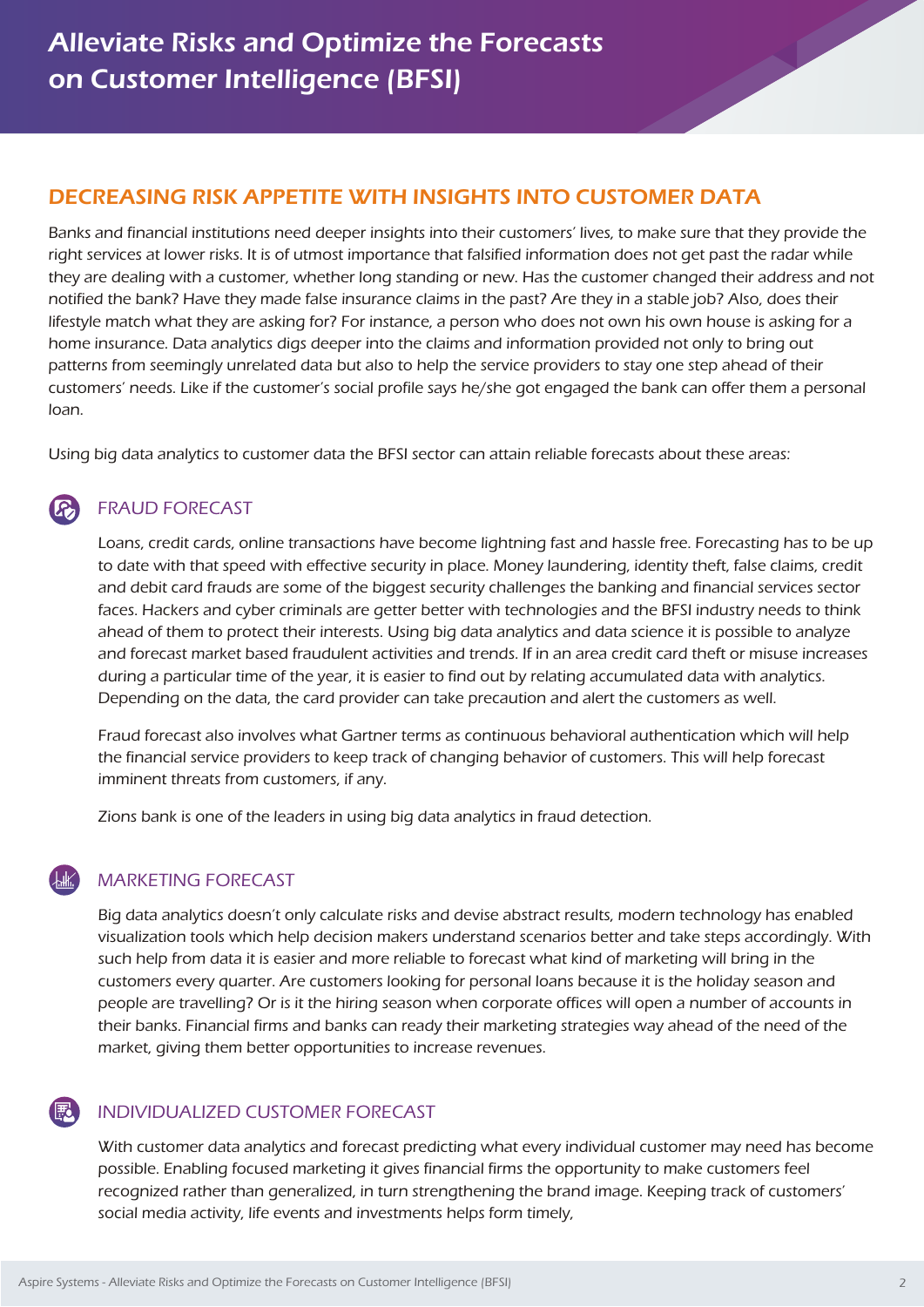individualized offers and packages that they are most likely to opt for. Thanks to connected devices and big data analytics now financial institutions know whether the customer is visiting real estate agents or needs money for kids' education. One click text message or mail can provide them with the right loan, card or insurance.

## **CONCLUSION**

Forecasting using big data analytics also provides insights into cash flows for ATMs, credit limits for banks, liquidity risks and various other aspects. After the 2009 crash of market financial institutions are now relying on advanced data analytics for keeping up with regulatory compliances like Dodd Frank, PCI and PII. With growing number of information channels, financial firms' necessity to keep a tab on both internal and external data has increased. All round information coupled with the right analytics leads to customer service excellence making these institutions friendlier to customers.